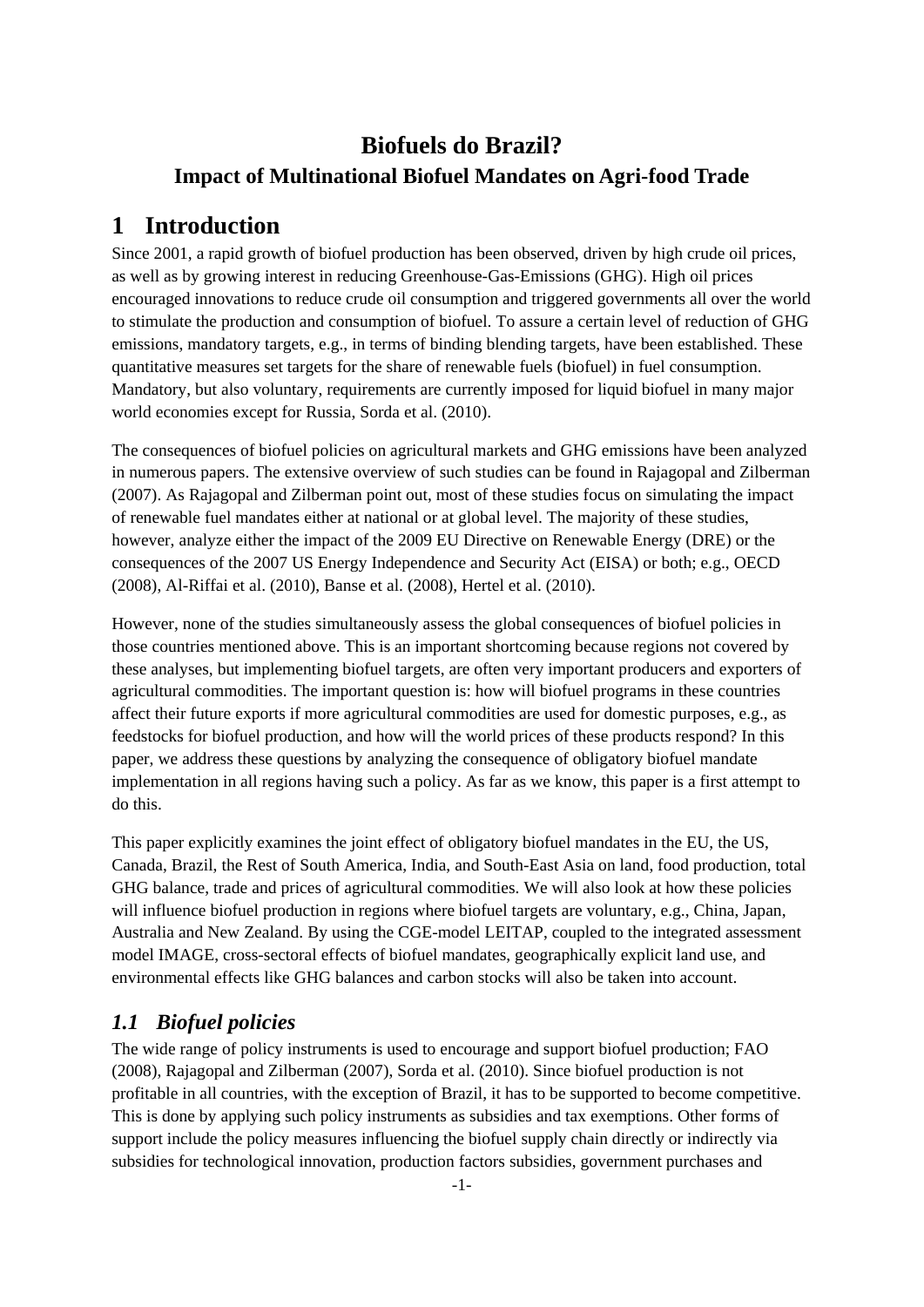investments in infrastructure for biofuel storage, transportation and use. Also, tariff barriers for biofuel are often implemented to protect domestic producers. These policy measures stimulate biofuel production but do not assure meeting a production level required to, e.g., meet certain GHG emission reduction targets. Therefore, many countries set targets - biofuel blending mandates - for the share of renewable fuels (biofuel) in fuel consumption.

The mandatory but also voluntary requirements are currently imposed for liquid biofuel in all major world economies except for Russia. In the EU, the US, Canada, Brazil, Argentina, Colombia, India, Thailand, Indonesia and the Philippines, the mandatory requirements for both ethanol and biodiesel are introduced. Paraguay and Ecuador employ an ethanol mandate and Uruguay and Thailand a biodiesel mandate. The targets are differently formulated in different countries. In the EU, the US, Canada, Brazil, Argentina, Colombia, India, Thailand, Indonesia and the Philippines, mandatory requirements for both ethanol and biodiesel have been introduced. Paraguay and Ecuador employ ethanol mandates and Uruguay and Thailand apply biodiesel mandates. In these countries the targets are set at different levels. In the EU, 10% biofuel in transport in 2020 are obligatory; by 2022 36 billion gallons of fuels from renewable energy must be used in US transportation, while Canadian mandates apply for 5% renewable content in gasoline by 2010 and 2% renewable content in diesel fuel and heating oil by 2012. In the remaining countries targets are mainly set for E10 and  $B5^1$  in 2010 which are supposed to increase over time to  $E10+$  and  $B20+$ , respectively. For instance, the Brazilian target for 2013 is E25 and in Indonesia the mandatory level of biofuel consumption is supposed to increase to E15 and B20 by 2025. Also China, Japan and Australia set non-binding targets for biofuel production.

### *1.2 Effects of biofuel mandates: literature overview*

-

The consequences of biofuel policies on agricultural markets and GHG emissions have been analyzed in numerous papers. The extensive overview of such studies can be found in Rajagopal and Zilberman (2007). As Rajagopal and Zilberman point out, most of these studies focus on simulating the impact of renewable fuel mandate at a national or global level. The majority of these studies analyses the impact of the EU Directive on Renewable Energy (DRE) of 2009 or US Energy Independence and Security Act of 2007 (EISA). The first one implements a minimum binding target of 10% biofuel in transport by 2020. According to the second one, 36 billon gallons of renewables must be used in transport fuel by 2022. Below, we present the global results of biofuel mandates implementation presented in selected studies.

The OECD (2008) assessment of biofuel policies analyses the impact of DRE and EISA using the OECD/FAO AGLINK-COSIMO partial equilibrium model of domestic and international markets for major temperate-zone agricultural commodities. It assumes that next to the first, also a second, generation of biofuel will be produced in the EU and in the US in the simulation period 2013 - 2017. Therefore, it specifies lower targets for the first generation of biofuel than in DRE and EISA. For instance, in the absence of second-generation biofuel, the EU 2020 biofuel share is reduced to 8%, of which 6.67% will to be reached by 2017. Under these assumptions, the OECD projects that DRE and EISA implementation will result in increase of total ethanol production by 17% and total biodiesel production by about 75% average in 2013-2017 compared with the baseline projection where biofuel

 $1$  E# describes the percentage of ethanol in the ethanol-gasoline mixture by volume, e.g., E10 stands for fuels with 90% gasoline and 10% ethanol. B# describes the percentage of biodiesel in the biodiesel-diesel mixture by volume; for example, B5 stands for diesel fuel with 95% 'fossil'-diesel and 5% biodiesel.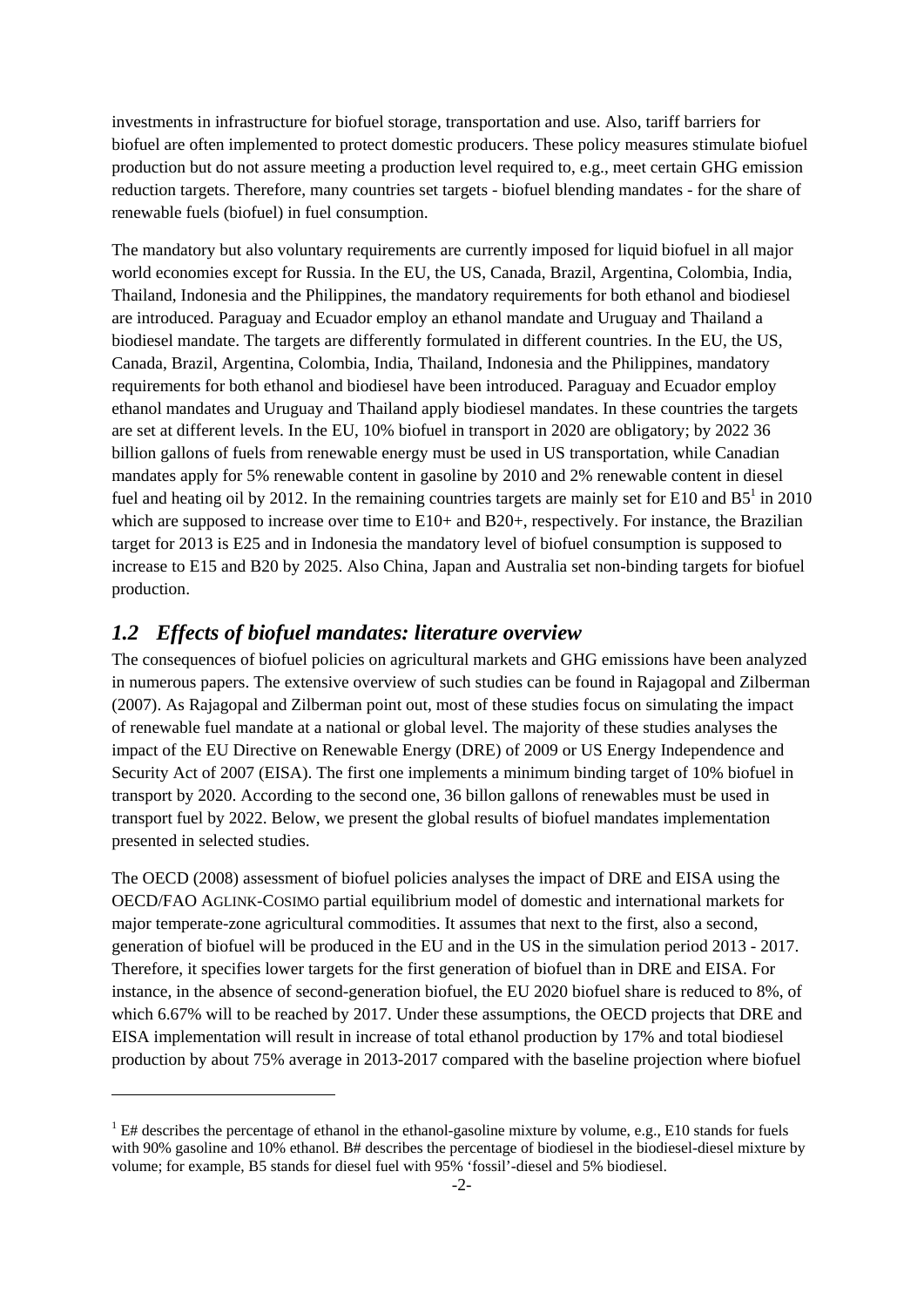policies are not considered. However, the first generation of biofuel will be responsible only for about 11% of ethanol and 50% increase of biodiesel production. The additional production of firstgeneration biofuels results in extra demand for feedstock commodities which pushes up prices for these commodities and creates additional demand for land. The most pronounced world price increases are projected for coarse grains (3%) and for vegetable oils (14%). Global crop area increase associated with the first generation of biofuel production is equal to about 3.6 million hectares (0.4% increase compared with the baseline) from which about 1.1 million hectares (0.12% increase compared with the baseline) results from DRE.

A recent IFPRI study, see Al-Riffai et al. (2010), commissioned by DG Trade of the EU-Commission applies a modified version of a global computable general equilibrium model MIRAGE. It assesses effect of DRE implementation and assumes binding target of 5.6% first generation biofuel used in transport in EU by 2020. According to the simulation results, the DRE causes a global increase of ethanol and biodiesel production by 7.6% and 5.1% compared to the reference scenario. Globally, the biofuel mandate leads to an increase in agricultural land use by 0.03% equivalent to 0.8 million hectares. The calculated emissions balance implied by the European mandate is positive and amounts 13 million tons CO2 equivalent. Sensitivity analysis carried out under different mandatory blending (from 4.65 to 8.6%) shows that saving GHG emission effect is decreasing when the level of the mandate increases since higher blending target results in more pressure on land and consequently use of less efficient land in the agricultural production.

Both assessments presented above calculate quite small direct and indirect land use effects of EU and US biofuel mandates. In contrast, the study by Banse et al. (2008) utilizing the EURURALIS project methodology, Dehue and Hettinga (2008) report prepared for the Gallagher Review and the Netherlands Environmental Assessment Agency report by Eickhout et al. (2008a) provides much higher estimates of the agricultural land requirements of the EU mandate. Numbers for the respective studies are about 50, 20-30 and 19-31 million ha. At the same time, Banse et al (2008), using CGE model LEITAP, projects similar increase of the biofuel feedstock prices as OECD (2008). Also a study by Mulligan et al. (2010) shows that crop area changes for a marginal change in demand for particular biofuels produced by different models differ significantly.

Why are projections in land use changes so different in different studies? Edwards et al. (2010) analyzed reasons for these differences and point out that "The major factors causing dispersion of model results are: by-product effects (mostly affecting LEITAP), how much yields increase with price, and how much crop production is shifted to developing countries." The same factors seems to be the underlying causes of the differences in land use changes as an effect of biofuel mandate implementation in different studies. Another reason for these wide-spread results is the different assumptions on land available for agriculture. If one assumes a large amount of potential agricultural land, growing land demand for biofuel crops will neither lead to a significant increase in land price nor to a boost on food prices,. Most studies mentioned above do not consider changes in food consumption resulting from biofuel mandates.

# **2 Quantitative Approach**

This paper explicitly examines the joint effect of obligatory biofuel mandates in the EU, the US, Canada, Brazil, Rest of South America, India, and South-East Asia on land, food production, total GHG balance, trade and prices of agricultural commodities.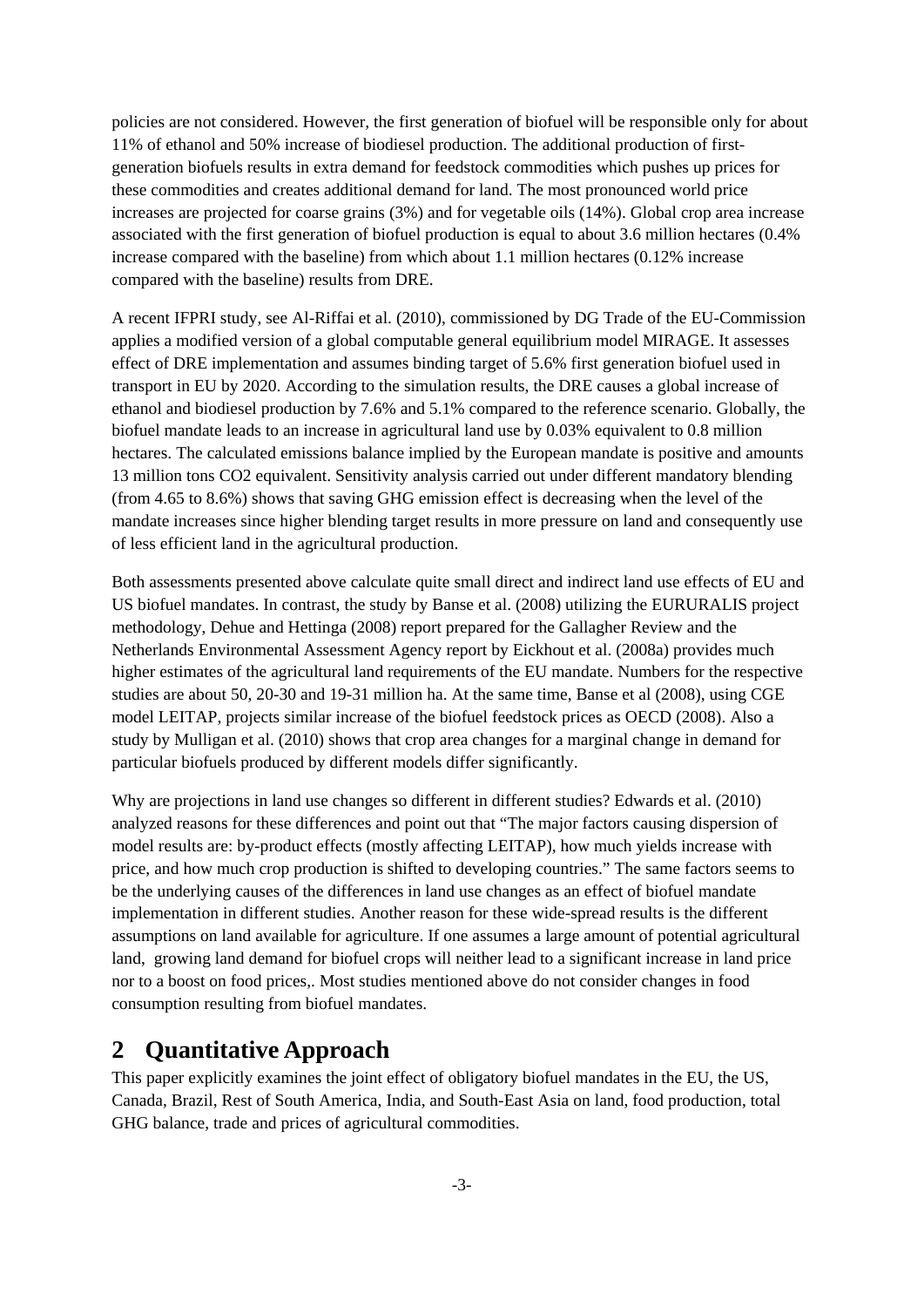### *2.1 Database*

The analysis is based on version 6 of the GTAP data, Dimaranan (2006). The GTAP database contains detailed bilateral trade, transport and protection data characterizing economic linkages among regions, linked together with individual country input-output databases which account for intersectoral linkages. All monetary values of the data are in \$US millions and the base year for version 6 is 2001. This version of the database divides the world into 88 regions. The database distinguishes 57 sectors in each of the regions. That is, for each of the 88 regions there are inputoutput tables with 57 sectors that depict the backward and forward linkages amongst activities.

The initial data base was aggregated and adjusted to implement two new sectors – ethanol and biodiesel – representing biofuel policy in the model. These new sectors produce two products each; the main product and byproduct. The ethanol byproduct is Dried Distillers Grains with Solubles (DDGS) and biodiesel byproduct - oilseed meals (BDBP).

Finally, we distinguish 45 regions, 26 sectors and 28 products. The sectoral aggregation includes, among others, agricultural sectors that use land (e.g., rice, grains, wheat, oilseed, sugar, horticulture, other crops, cattle, pork and poultry, and milk), the petrol sector that demands fossil (crude oil, gas and coal), and bioenergy inputs (ethanol and biodiesel) and biofuel production byproducts. The regional aggregation includes all EU-15 countries (with Belgium and Luxembourg as one region) and all EU-12 countries individually except for the Baltic countries which aggregated to a single region, with Malta and Cyprus included in one region, and Bulgaria and Romania aggregated to a single region. Outside the EU the analysis covers all important countries and regions from an agricultural production and demand point of view.

## *2.2 LEITAP model*

The economic model is the LEITAP model which is a multi-regional, multi-sectoral, static, applied general equilibrium model based on neo-classical microeconomic theory; see Nowicki at al. (2009 and van Meijl et al. (2006). It is an extended version of the standard GTAP model, Hertel (1997). The core of GTAP and LEITAP models is an input–output model, which links industries in a value added chain from primary goods, over continuously higher stages of intermediate processing, to the final assembling of goods and services for consumption. Extensions incorporated in LEITAP model includes an improved treatment of agricultural sector (like various imperfectly substitutable types of land, the land use allocation structure, land supply function, substitution between various animal feed components), agricultural policy (like production quotas and different land related payments) and biofuel policy (capital-energy substitution, fossil fuel - biofuel substitution). On the consumption side, dynamic CDE expenditure function was implemented which allows for changes in income elasticities when purchasing power parity (PPP)-corrected real GDP per capita changes. In the area of factor markets modeling, the segmentation and imperfect mobility between agriculture and non-agriculture labor and capital was introduced.

To model biofuel use in the fuel production, we adapt the nested CES function of the GTAP-E model, Burniaux and Truong (2002) and extended it for the petrol sector (Figure 1). To introduce the substitution possibility between crude oil, ethanol and biodiesel, we model different intermediate input nets in the petrol. The nested CES structure implies that biofuel demand is determined by the relative prices of crude oil versus ethanol and biodiesel including taxes and subsidies.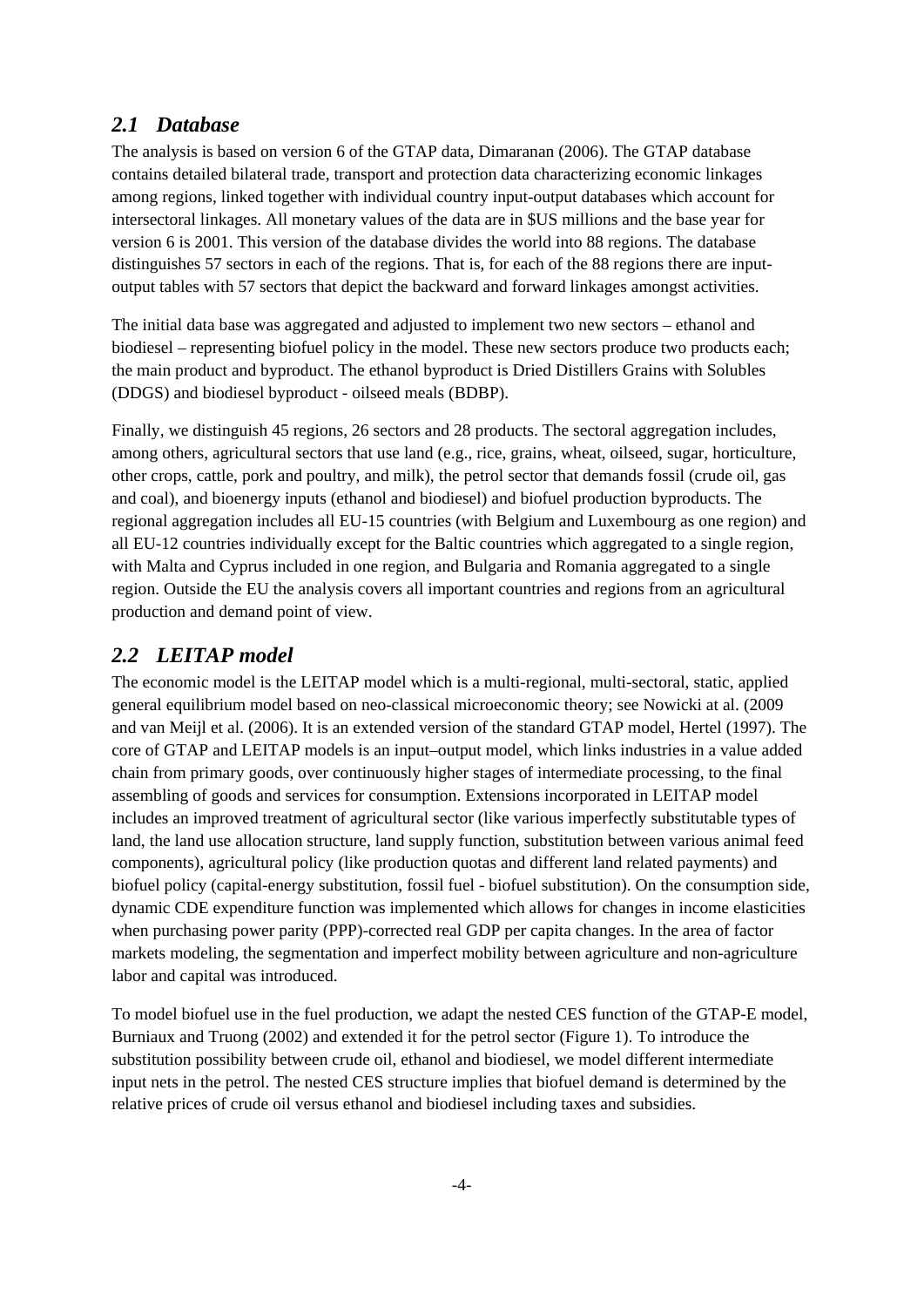

**Figure 1: The (bio-) petrol industry nested production structure**

The feed byproducts of biofuel production (DDGS and BDBP) are demanded only by livestock sectors in LEITAP. This demand is generated through the substitution process in the feed nest in the livestock sector. In order to model substitution between different feed components and feed byproducts of biofuel production, we use two-level CES nest describing the substitution between different inputs in the animal feed mixture production (Figure 2). The top level describes the substitution possibility between concentrated feed and its components and grassland (i.e., roughage). The lower level intermediate describes the composition of different types of feed commodities (cereal, oilseeds, byproducts and other compound feed).

**Figure 2: The animal feed nested structure** 

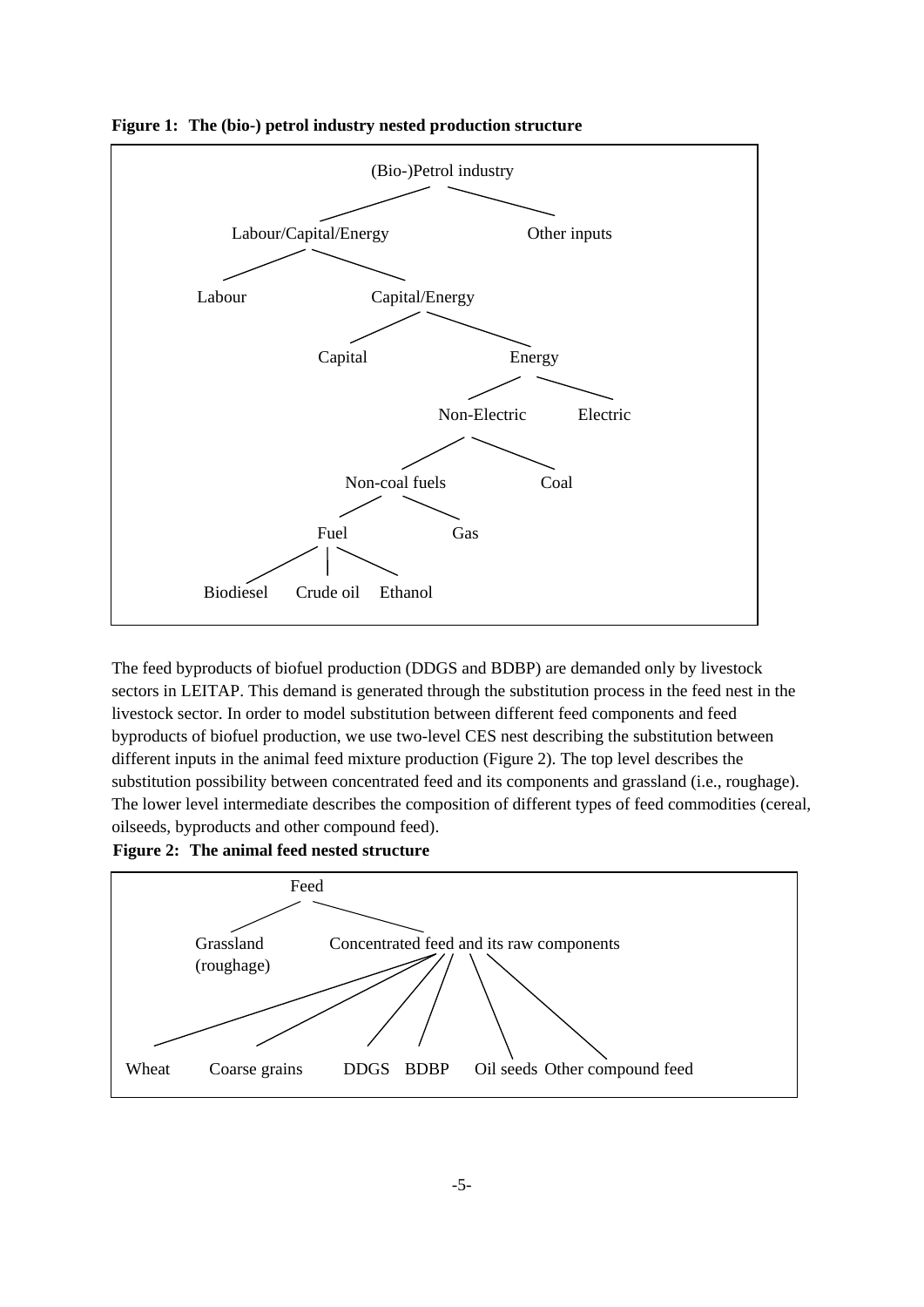### *2.3 IMAGE model*

IMAGE is an integrated assessment model used for climate change and/or global land use analysis, Alcamo et al. (1994), Alcamo et al. (1999), MNP (2006). Together with LEITAP, IMAGE has been used in several studies, see Nowicki et al. (2006), Rienks (2007), OECD (2008a) to simulate the biophysical consequences of policies based on environmental indicators, e.g., agricultural land use, energy and land-use emissions. The link between LEITAP and IMAGE is established in two ways. First of all, LEITAP uses a land supply curve for each region in such a way that it takes into account the scarcity of the land available for agriculture. These land supply curves are derived from IMAGE data, van Meijl et al. (2006). Secondly, the results of LEITAP, i.e., changes in agricultural production (including biofuels) and in the productivity of agriculture, are fed into IMAGE to analyse changes in the land-use system. In IMAGE the land use system is simulated globally at a grid-level (0.5 by 0.5 degrees) leading to land-specific CO2-emissions and sequestration. For each grid-cell, seven major carbon pools are distinguished in plants and in the soil, Klein Goldewijk et al. (1994). Besides, other land related emissions like CH4 from animals and N2O from fertilizer use, MNP (2006). Feedbacks of emissions on the climate system are taken into account and finally result in changes in productivity of agriculture and natural biomes, Leemans et al. (2002).

## **3 Scenario results**

### *3.1 Scenario description*

The analysis of economic effect of biofuel mandates is based on the combined economic and biophysical modeling approach, using the general equilibrium model LEITAP and the integrated assessment model IMAGE. The scenario setting is built on a reference scenario (NoBFM) which assumes no mandatory use of biofuel consumption in any part of the world. In addition, we run three different (biofuel-) policy scenario experiments:

- EU & US Biofuel Mandate scenario: EU&US-BFM
- Scenario with mandatory biofuel mandate implemented for all countries: Global Biofuel Mandate scenario Glob-BFM. This scenario covers the following countries Canada, Brazil, Argentina, Colombia, Paraguay, Ecuador South Africa, India, Indonesia, Thailand, Philippines.
- Scenario with mandatory and voluntary biofuel mandate implemented for all countries: Global Biofuel Mandate scenario Glob-BFM&Vol. Here we consider in addition to the Glob-BFM scenario China, Japan and Australia, where 'voluntary' blending is implemented as binding targets.

Based on this setting we analyze not only the global biofuel mandate effect but also examine how much the estimated biofuels mandate effect is biased when only the biofuel mandate for the EU and the US is investigated.

### *3.2 Scenario setup*

The scenario is constructed through recursive updating of the database for six consecutive time steps, 2001-04, 2004-07, 2007-10, 2010-13 and 2013-20. The three first periods are distinguished to update the database to 2010 situation by implementing policies introduced in 2001-10 period (European Union enlargement, the Agenda 2000 reform and the 2003 CAP reform), together with the macro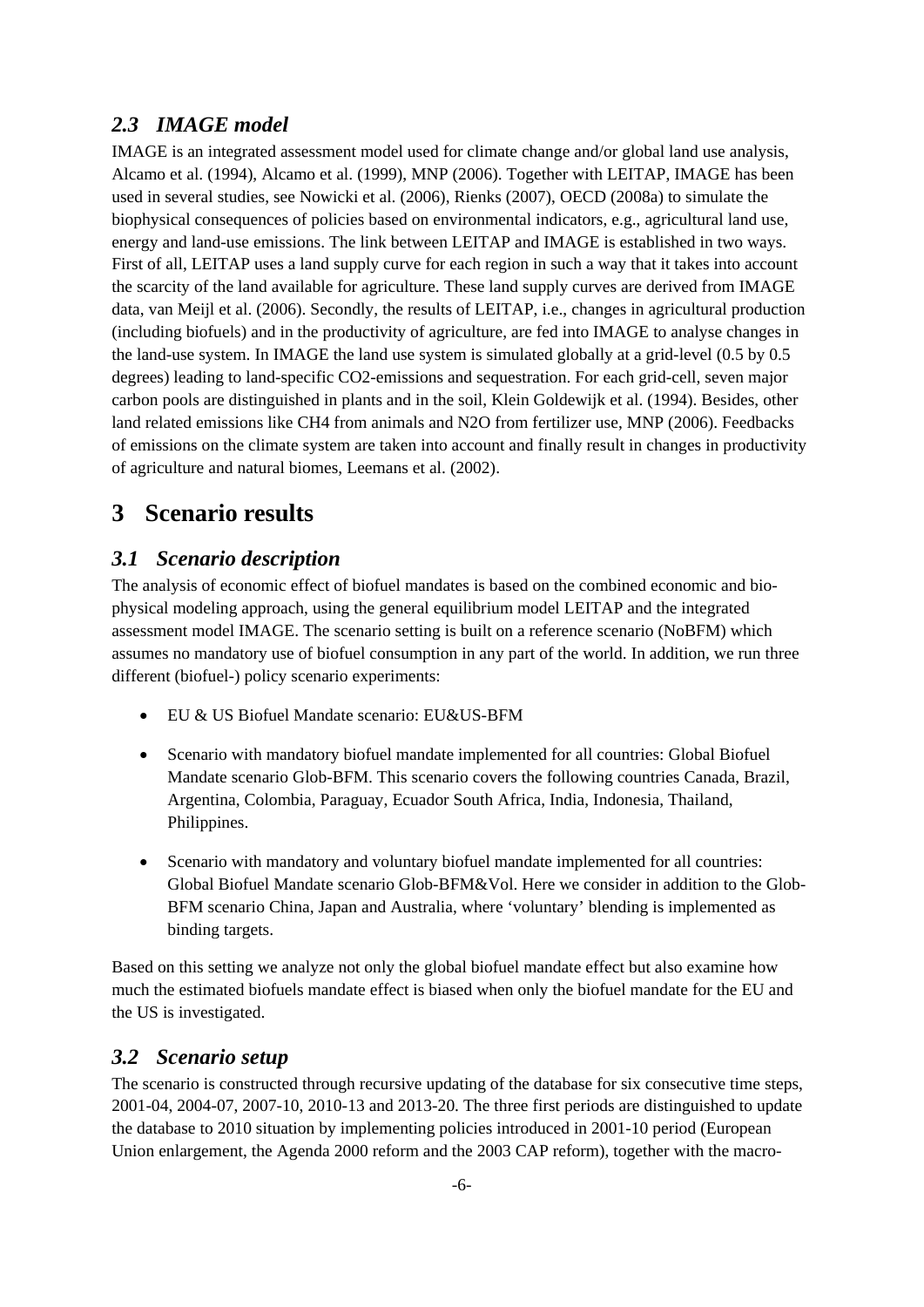economic development of the world economy. Also, the 2007 EU biofuel shares in transport were targeted.

In the first stage, exogenous GDP targets are met and given the exogenous estimates on factor endowments - skilled labor, capital and natural resources - and population. The procedure implies that an additional country level technological change is endogenously determined within the model, Hertel et al. (2004). In the final stage, this technological change is, in turn, exogenous in the remaining simulation experiments. The sectoral total factor productivities (TFP) are a linear function of country level technological change. Following the Central Planning Bureau, CPB (2003), we assumed different technological development by sector and common trends for relative sectoral TFP growth. CPB assumed that all inputs achieve the same level of technical progress within a sector; i.e., Hicks neutral technical change, see Krugman (2000). We deviate from this approach by using additional information on yields from FAO, see Bruinsma (2003), for land using sectors. For the non-land using sectors we assume Hicks neutral technical change.

The macro-economic development assumption concerning real GDP and population growth are taken from AGMEMOD model database, AGMEMOD Partnership (2008) for EU countries and from USDA (2010) for the rest of the World. Based on stylized facts of long-term economic growth we assume that capital is growing at the same rate as the GDP and employment at the same rate as the population.

The crude oil price development, which also determines the relative competitiveness of biofuel vis-avis fossil energy, is modeled endogenously in the model. However, it is significantly driven by assumed future crude oil production derived from IEA (2008) and EIA (2009). In the first stage, we translate the macroeconomic growth and crude oil production targets to the country specific efficiency of natural resources utilization in crude oil sector. The technological assumptions obtained in this way were used in the simulation experiments. They show decreasing productivity of natural resources in crude oil sector for almost all regions, which is generally consistent with observed and expected decline of output from oilfields, IEA (2008).

When the policy is concerned, we assume the continuation of all policies legislated in 2010 throughout the projection period. In particular, this includes agricultural policies as well as policies related to bioenergy. So, we implemented for example, EU Renewable Energy Directive, EU 2003 CAP reform.

In the biofuel mandate scenarios, we fixed the share of biofuels in fuel used in transportation in 2020. To achieve this policy target, a subsidy on bioenergy inputs in the petrol sector increases endogenously to make bioenergy inputs competitive with crude oil inputs. Since this policy instrument is assumed to be 'budget-neutral', these input subsidies are financed by an endogenous user tax on petrol consumption which generates the required funds for the biofuel input subsidies.

The following section will present the results for the reference scenario which does not assume any enforced mandatory blending target. Due to limited space, the impacts of biofuel policies are presented only at the aggregated regional and commodity level. Only mandatory blending obligations for different countries or regions have been altered under the three policy scenarios. All other policy instruments remain unchanged compared to the reference scenario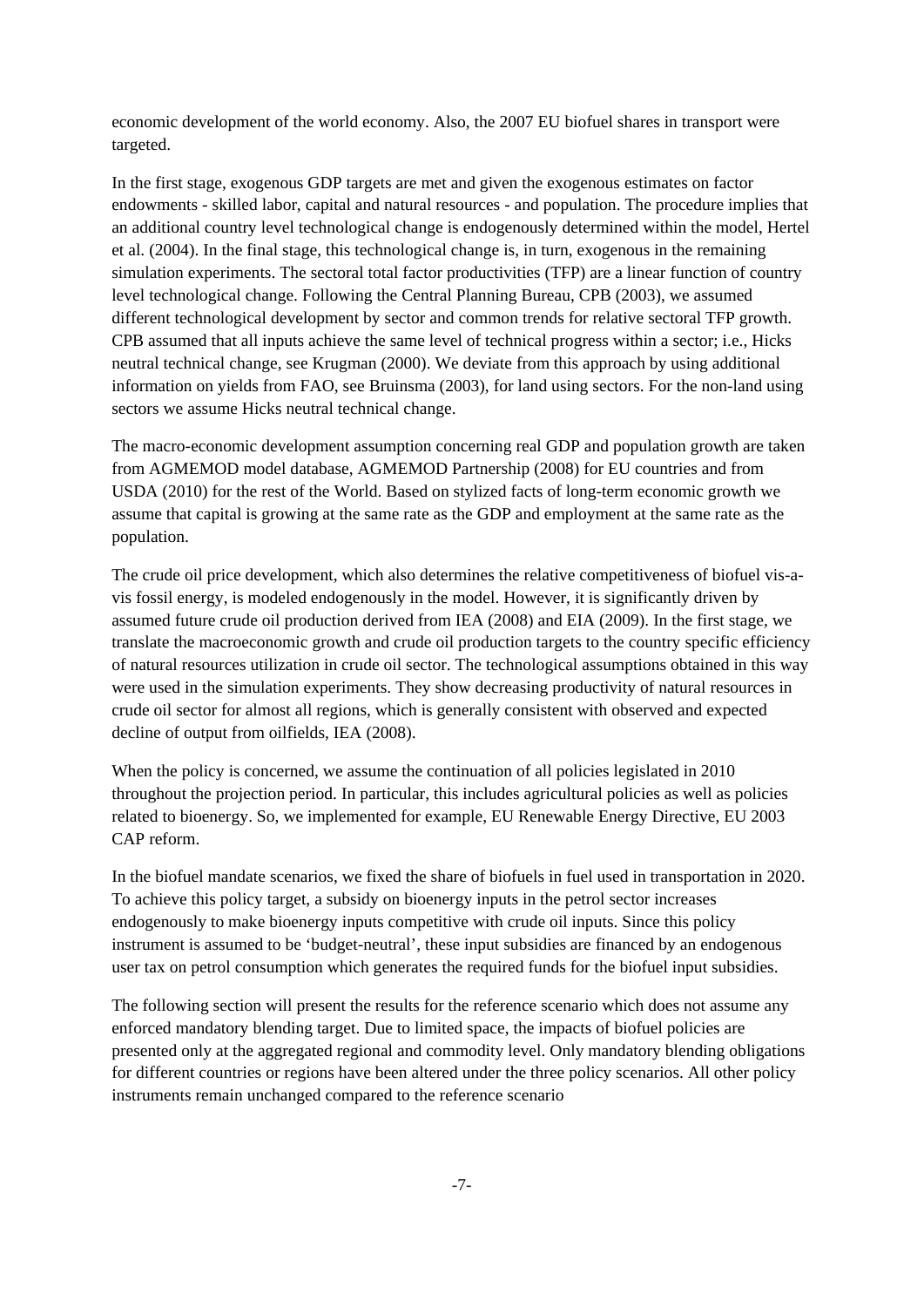### *3.3 Scenario results*

As already mentioned in Chapter 1, the global prices of agricultural products tend to increase with enhanced biofuel consumption as a consequence of biofuel policies. This is especially the case for those products which are directly used as biofuel crops. Figure 3 presents the changes in real agricultural prices relative to the reference scenario real NoBFM. Under the EU&US-BFM scenario world prices rise relative to the reference scenario only at a moderate rate. Amongst the crops used for biofuel production the real price of oilseeds shows an increase by 8% above the level under the reference scenario. The impact of biofuel production on world prices becomes even more obvious under the second policy scenario, where all regions with mandatory blending policies implement their target. International grain prices increase by more than 25% relative to the NoBFM scenario.



**Figure 3: Change in real world prices, in percent, 2020 relative to NoBFM Scenario** 

Source: Own calculations based on LEITAP.

These results show that at global level ethanol consumption dominates the biofuel sector, while the EU biofuel is more based on bio-diesel. If also the voluntary biofuel polices are taken into account, the increase in biofuel crop and biofuel prices is strongest. The crude oil price declines a little bit due to the introduction of the biofuel directive as demand for crude oil diminishes.

Even without an enforced use of biofuel crops through a mandate, blending of the share of biofuels in fuel consumption for transportation purposes increases. This endogenous increase in biofuel production is due to the fact that the ratio between crude oil price and prices for biofuel crops changes in favor of biofuel crops. Under the reference scenario, biofuel shares increase (Figure 4). The highest initial level of biofuel utilization under the reference situation is 5.2% in the region 'Rest-Mandat.' which includes Brazil. The integrated market of bio-ethanol in Brazil shows a relatively high share of biofuel use in the initial (2010) situation with a share of more than 23%. In this region, the use of biofuel in transportation increases, even without mandatory policies, to a share of 7.7% (+48%). In the EU and the US the endogenous growth of biofuel share leads to biofuel consumption for transportation of 2.8% in 2010 to 5.8% in 2020. These results reveal that without a mandatory blending, the envisaged biofuel targets will be reached in neither the EU nor the US.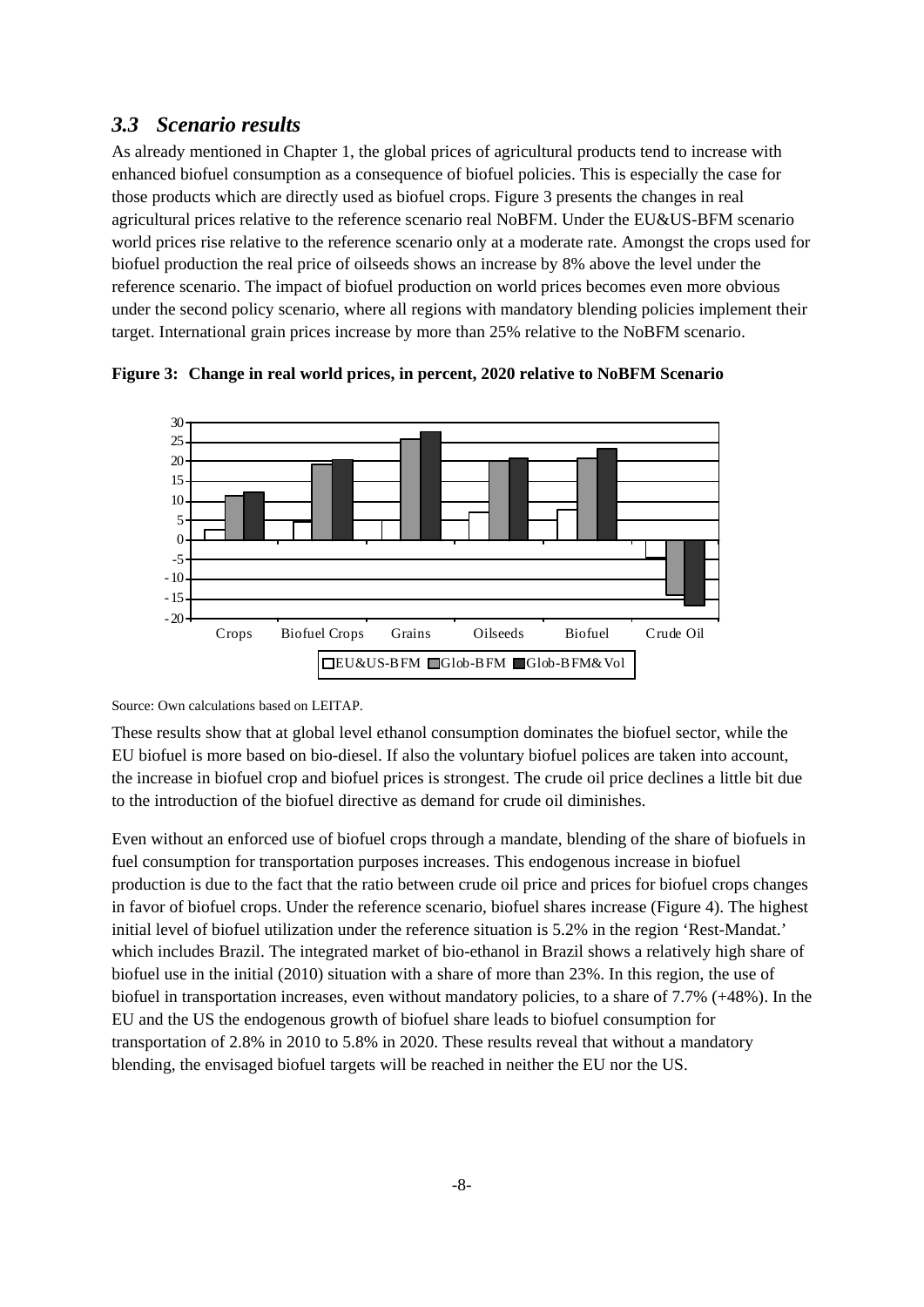



Remark: The regional aggregate 'ALL BIOF REG.' comprises all regions with mandatory or voluntary biofuel policies. The regional aggregate 'REST-MANDAT.' comprises Canada, Brazil, Argentina, Colombia, Paraguay, Ecuador South Africa, India, Indonesia, Thailand, Philippines. The regional aggregate 'VOLUNT. REG.' comprises China, Japan and Australia.

Source: Own calculations based on LEITAP.

With a mandatory blending, the EU and the US reach the required targets and biofuel shares in transportation fuel consumption are 14% in the aggregated EU&US region. However this is at the expense of other countries which no not apply mandatory biofuel policies. Under the EU&US-BFM scenario the share of biofuel use declines in the aggregated region 'Rest-Mandat.' and the 'Volunt. Reg.', see Figure 4. This decline in biofuel production in non-EU-US countries is due to the increase in relative prices between biofuel crops and crude oil. The enhanced demand for biofuel crops in the EU&US region under the EU&US-BFM scenario leads to an increase in world prices for these products, and hence to a decline in the profitability in fuel production compared to crude oil. However, the increase in biofuel crop demand in the EU&US region over-compensates the decline in non EU countries, and at a global level, the use of biofuel crops for fuel production increases. A good indicator for this development is the decline in crude oil price under the BFD scenarios compared with reference scenario, see Figure 3. Whether the net-effect – increasing biofuel consumption and reduced fossil energy utilization - also leads to reduced CO2 emissions will be discussed in Figure 11- 12.

One of the most important questions are: How much trade in agricultural products is induced by biofuel policy measures in different countries and will countries which introduce biofuel policies be able to produce enough biomass to fill their national mandates out of own resources or will national biofuel mandates induce large trade flows? Or – in a nutshell – will European or North American biofuel be 'Biofuel do Brazil'?

Under the reference scenario NoBFM total trade in primary agricultural products increases by more than 21%, Figure 5. This growth in agricultural trade is triggered by population and income growth at global level. Mandatory and voluntary biofuel policies provide an additional boost to agricultural trade this increase. Under the most 'extreme' scenario Glob-BFM&Vol exports in primary agricultural commodities grow by more than 43% relative to situation in 2010, i.e. the impact of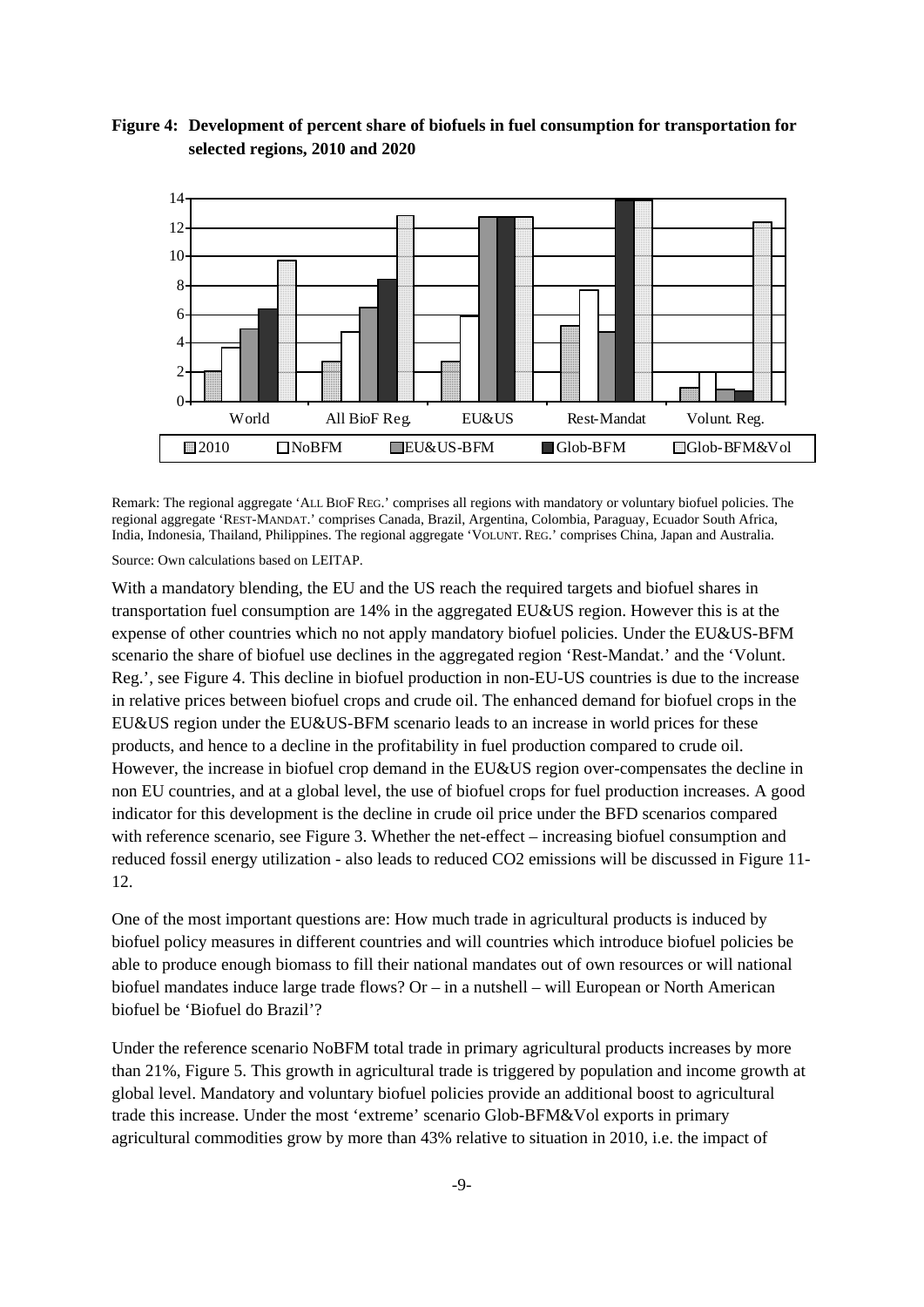multinational biofuel policies exceed the impact of growing per capita consumption on global agricultural trade.





Remark: 'NO BIOF-REG.' comprises all regions without any mandatory or voluntary biofuel policies. For further explanations of the regional aggregation see remarks for Figure 4. Source: Own calculations based on LEITAP.

This development is also shown in Figure 6, where the group of countries with biofuel policies runs into a large trade deficit for primary agricultural products under the biofuel policy scenarios. The aggregated region of the EU and the US show a growing trade deficit under a mandatory biofuel scenario. However, when other countries implement similar policies, e.g. under the Glob-BFM scenario, net-imports of the EU&US decline and production is increasing due to increasing agricultural prices. A similar development can be shown for those countries without biofuel incentives (NoBioF-Reg.). Here net-imports of agricultural commodities decline also.





Remark: see Figures 4 and 5. Source: Own calculations based on LEITAP.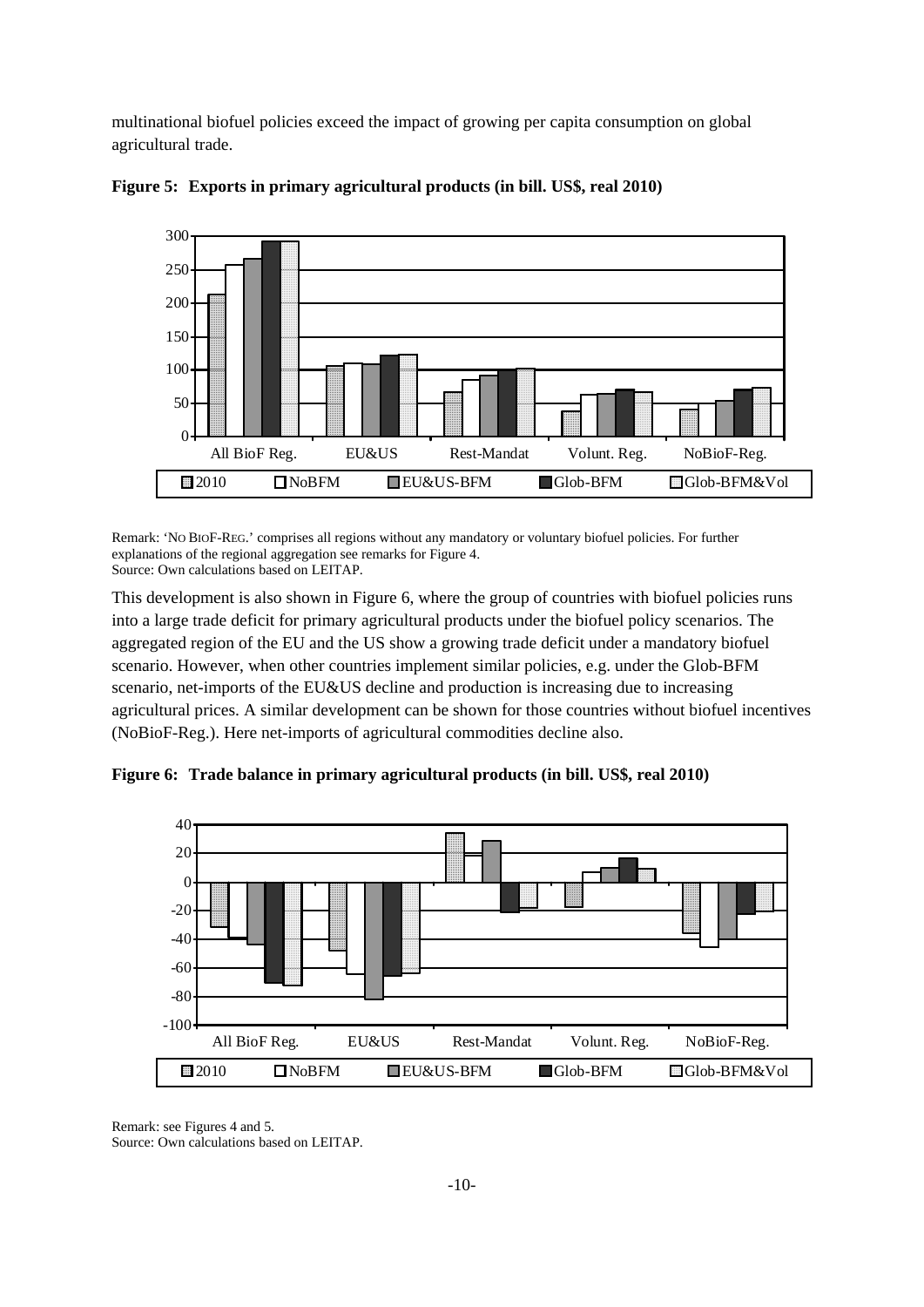As already discussed for Figure 5, biofuel policies have a significant impact on trade in agricultural products. This development is even stronger for 1<sup>st</sup> generation biofuel crops (wheat, coarse grain, oilseeds and sugar). Exports of this group of agricultural products increase by around 23% between 2010 and 2020 under the reference scenario. If biofuel policies are implemented, however, exports increase by more than 130% under the Glob-BFM&Vol scenario!



**Figure 7: Exports in biofuel crop trade (in bill. US\$, real 2010)** 

Remark: see Figures 4 and 5.

Source: Own calculations based on LEITAP.

Figure 8 shows a growing deterioration of the trade balance in biofuel crop products for those regions implementing biofuel policies. The EU&US will become net-importers of agricultural commodities used for the production of biofuels under the biofuel scenarios EU&US-BFM.

**Figure 8: Balance in biofuel crop trade (in bill. US\$, real 2010)** 



Remark: see Figures 4 and 5.

Source: Own calculations based on LEITAP.

Other regions, e.g., 'Rest Mandat.', as well as other high income countries, expand their net-exports in agricultural products for biofuel production under the EU&US-BFM scenario. However, as soon as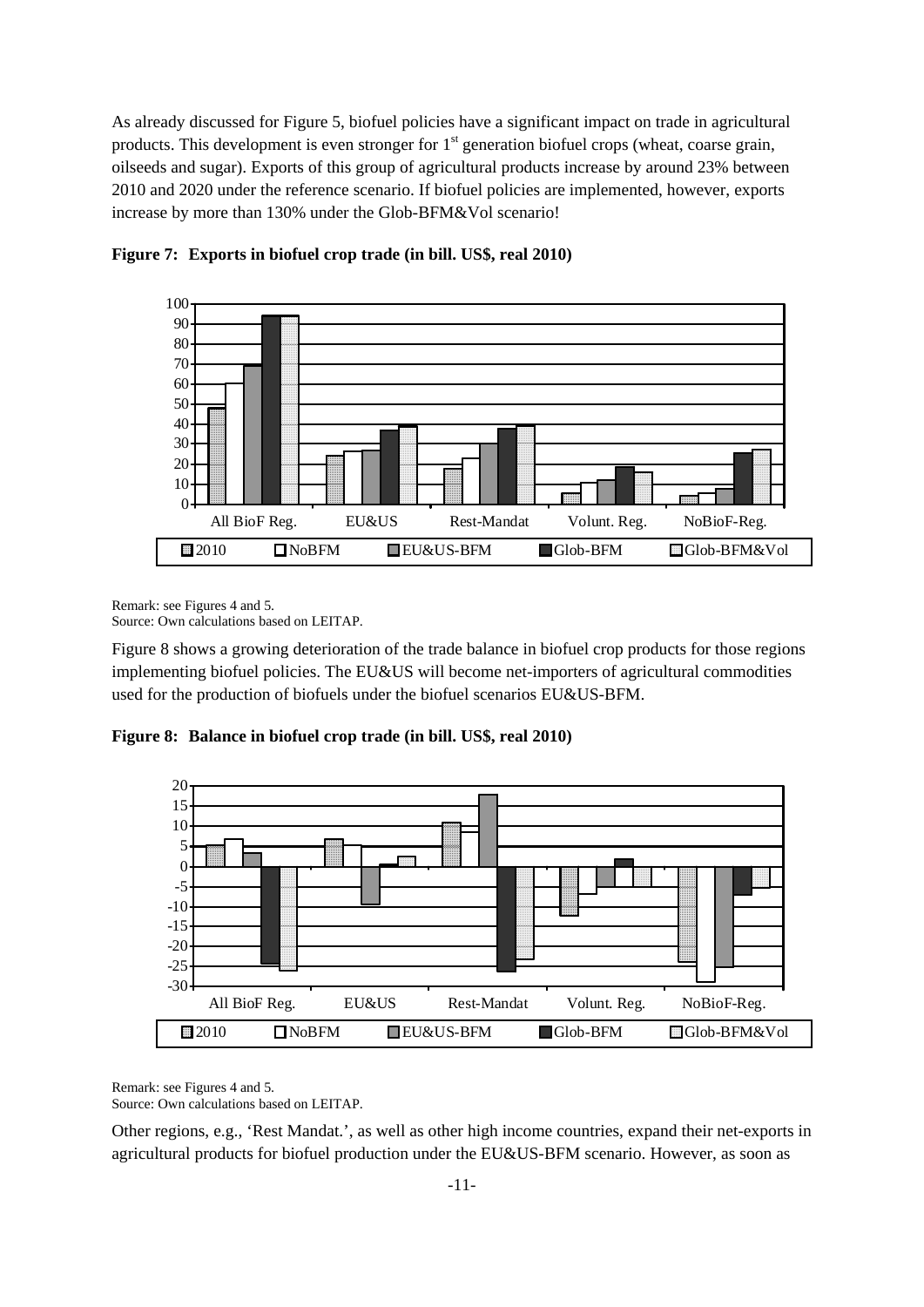these regions implement biofuel policies in their own countries, the positive balance in biofuel crop trade becomes negative, see 'Rest-Mandat' region under the Glob-BFM scenario.

While Figure 7 described the changes in  $1<sup>st</sup>$  generation biofuel crop trade for regions with different policy path-ways, the following Figure 9 shows the changes in biofuel crop exports for different regions. Exports in biofuel crops expand significantly in North and South America with an increase of 80% and 165% respectively between 2010 and 2020 under the Glob-BFM&Vol scenario. This result indicates that both Americas show the strongest expansion in biofuel crop trade and more than 60% of all traded 1<sup>st</sup> generation biofuel crop originate from North or South America.



**Figure 9: Exports in biofuel crop, per region (in bill. US\$, real 2010)** 

Remark: see Figures 4 and 5. Source: Own calculations based on LEITAP.

At the aggregated level total agricultural production increases in the reference and both policy scenarios. In all regions, mandatory blending also leads to a moderate increase in total primary agricultural output, Table 1. Comparing the EU&US-BFM scenario with the reference, the strongest relative increase in agricultural output takes place in the EU and the US itself. Here biofuel crop production increases by almost 19% under the EU&US-BFM scenario. Under the two other biofuel scenario the increase in agricultural production in the EU&US region continues. But also the other regions where mandatory biofuel policies are implemented face an intensification of agricultural production.

Looking at different biofuel crops, Table 1 presents the results for changes in oilseed production which strongly expands under the policy scenarios. Oilseed production in the EU&US region increases by 32% under the EU&US-BFM and 41% in the Glob-BFM&Vol scenario. These production developments lead to a similar pattern of land use developments (Figure 10). Land use increases in all regions compared with reference and therefore also at the global level if the biofuel targets are implemented by a mandatory blending commitment. In the EU and the US, the slight decline in agricultural land use in the reference scenario almost reverses under the EU&US-BFM scenario.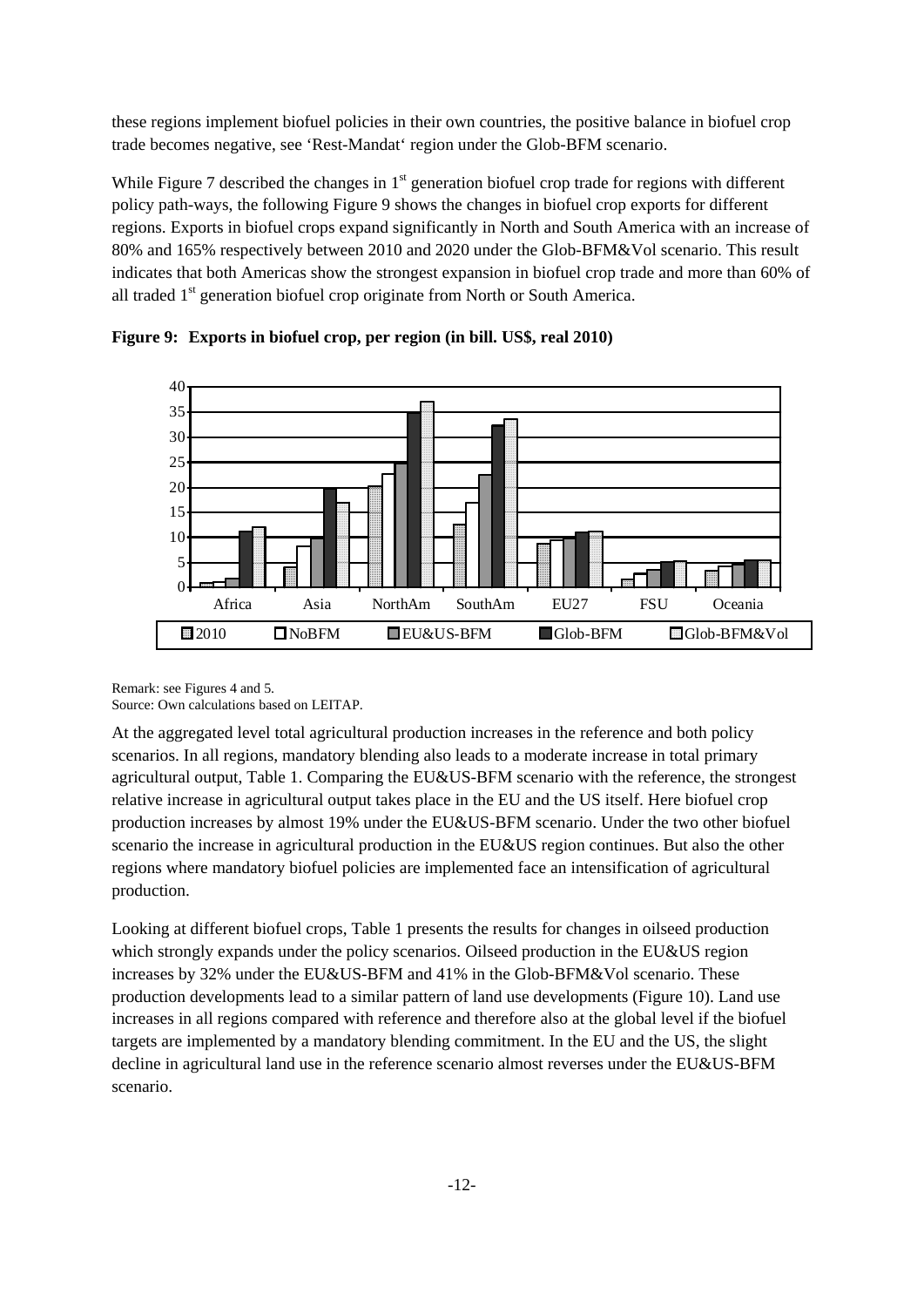|                            |       | All BioF |       | Rest-   | Volunt. | NoBioF- |
|----------------------------|-------|----------|-------|---------|---------|---------|
|                            | World | Reg.     | EU&US | Mandat  | Reg.    | Reg.    |
| <b>Primary Agriculture</b> |       |          |       |         |         |         |
| EU&US-BFM                  | 0.6   | 0.7      | 1.0   | 0.8     | 0.1     | 0.5     |
| Glob-BFM                   | 1.4   | 1.2      | 2.4   | 0.2     | 0.5     | 1.7     |
| Glob-BFM&Vol               | 1.5   | 1.3      | 2.6   | 0.3     | 0.6     | 1.9     |
| <b>Biofuel Crops /1</b>    |       |          |       |         |         |         |
| EU&US-BFM                  | 6.8   | 8.9      | 18.6  | 4.6     | 1.3     | 2.3     |
| Glob-BFM                   | 17.1  | 18.7     | 28.6  | 13.1    | 13.2    | 13.8    |
| Glob-BFM&Vol               | 18.6  | 20.3     | 30.7  | 14.1    | 15.3    | 14.9    |
| <b>Grains</b>              |       |          |       |         |         |         |
| EU&US-BFM                  | 6.6   | 9.9      | 20.8  | $-0.1$  | $-2.9$  | 0.9     |
| Glob-BFM                   | 33.6  | 37.0     | 36.9  | 38.1    | 35.8    | 27.5    |
| Glob-BFM&Vol               | 37.5  | 41.7     | 40.9  | 42.2    | 42.7    | 30.2    |
| <b>Oilseeds</b>            |       |          |       |         |         |         |
| EU&US-BFM                  | 15.5  | 16.7     | 31.8  | 11.9    | 5.4     | 9.0     |
| Glob-BFM                   | 19.8  | 19.8     | 39.8  | 13.5    | 4.9     | 19.5    |
| Glob-BFM&Vol               | 20.4  | 20.4     | 40.7  | 13.9    | 5.4     | 20.1    |
| <b>Biofuels</b> /2         |       |          |       |         |         |         |
| EU&US-BFM                  | 74.2  | 75.9     | 154.0 | $-33.1$ | $-56.9$ | $-52.9$ |
| Glob-BFM                   | 216.0 | 219.6    | 161.2 | 369.1   | $-63.1$ | $-57.1$ |
| Glob-BFM&Vol               | 259.0 | 263.2    | 163.0 | 364.0   | 652.3   | $-57.8$ |

**Table 1: Change in agricultural production, in %, 2020 relative to NoBFM scenario** 

Remarks: For explanations of the regional aggregation see remarks for Figures 4-5.

/1: This aggregate summarizes total average production change of sugar beet/cane, cereals and oilseeds.

/2: This aggregate summarizes total average production change of biodiesel und ethanol.

Source: Own calculations based on LEITAP.

As already seen in previous figures, the main drivers in the expansion of agricultural production and land use are the biofuel policies outside the EU and the US. Under the scenario where mandatory and voluntary biofuel policies are implemented (Glob-BFM&Vol) global land uses for agricultural purposes increase by around 5%. The consequences of this significant expansion of agricultural land use on a global scale also have consequences on GHG emissions and on biodiversity. The impact of increasing land demand driven by an enhanced biofuel production is discussed at the end of this chapter.





Remarks: For explanations of the regional aggregation see remarks for Figures 4-5. Source: Own calculations based on LEITAP.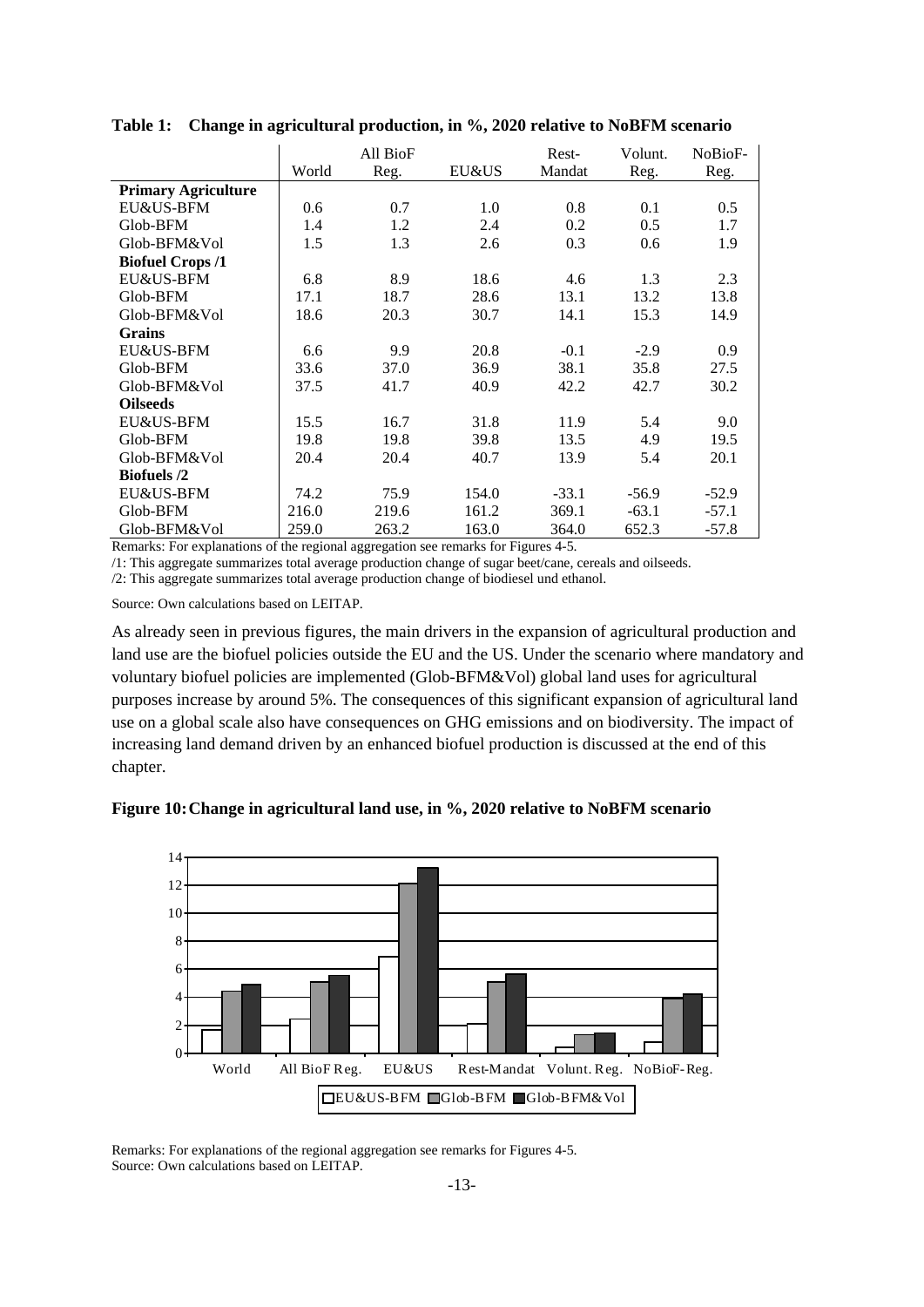As already described above, the combined analysis of an economic model and a land-use model at the grid-cell level also allows for an analysis of changes in the emissions of GHG under different scenarios. The IMAGE model provides results of GHG emissions stemming from various sources, e.g., energy, industry or land use. The following, Figure 11 shows the change in total GHG emission from these three sources. Due to population growth and the increase in total production, the GHG emissions increase under all scenarios between 2010 and 2020. In 2010 more than 69% of the 13.5 Pg CO2 eq. GHG emissions are related to energy sector. Under the reference scenario total emissions increase by 17.3% (or 2.3 Pg CO2 eq) between 2010 and 2020. Due to the increase in agricultural land use, the relative share of GHG emission from energy declines to 66.7% and the land use increase contributes to almost 32% to the total increase in GHG emissions under the NoBFM scenario.

Under the policy scenarios where biofuel production is increased, significantly driven by mandatory and voluntary blending targets, the GHG emission are even higher compared to the 2020 level under the reference scenario. Due to the reduced fossil energy consumption, the GHG emission from energy declines, and under the Glob-BFM&Vol scenario GHG emissions from energy account only for 60% of all GHG emission. However, the change in land use drives up GHG dramatically. Under the GLOB-BFM&Vol scenario total GHG emissions in 2020 are 8.8% higher compared to the reference level in 2020.

These results show that with enhanced biofuel consumption the net-effects on the GHG emissions are clearly negative and the increases emission of direct and indirect land use changes outweigh the reduced emissions of lower fossil energy consumption.





Remarks: For explanations of the regional aggregation see remarks for Figures 4-5. Source: Own calculations based on IMAGE.

1

Figure 12 and Figure 13 illustrate the increasing GHG emission of increasing use of agricultural land across different regions presented in this analysis. In relative terms the increase in cumulative GHG emissions in the regions implementing mandatory biofuel policies are higher compared to those regions implementing biofuel targets on a voluntary base.<sup>2</sup>

<sup>&</sup>lt;sup>2</sup> It should be noted, however, that under the Glob-BFM&Vol scenario the , voluntary' biofuel targets have been implemented as binding targets.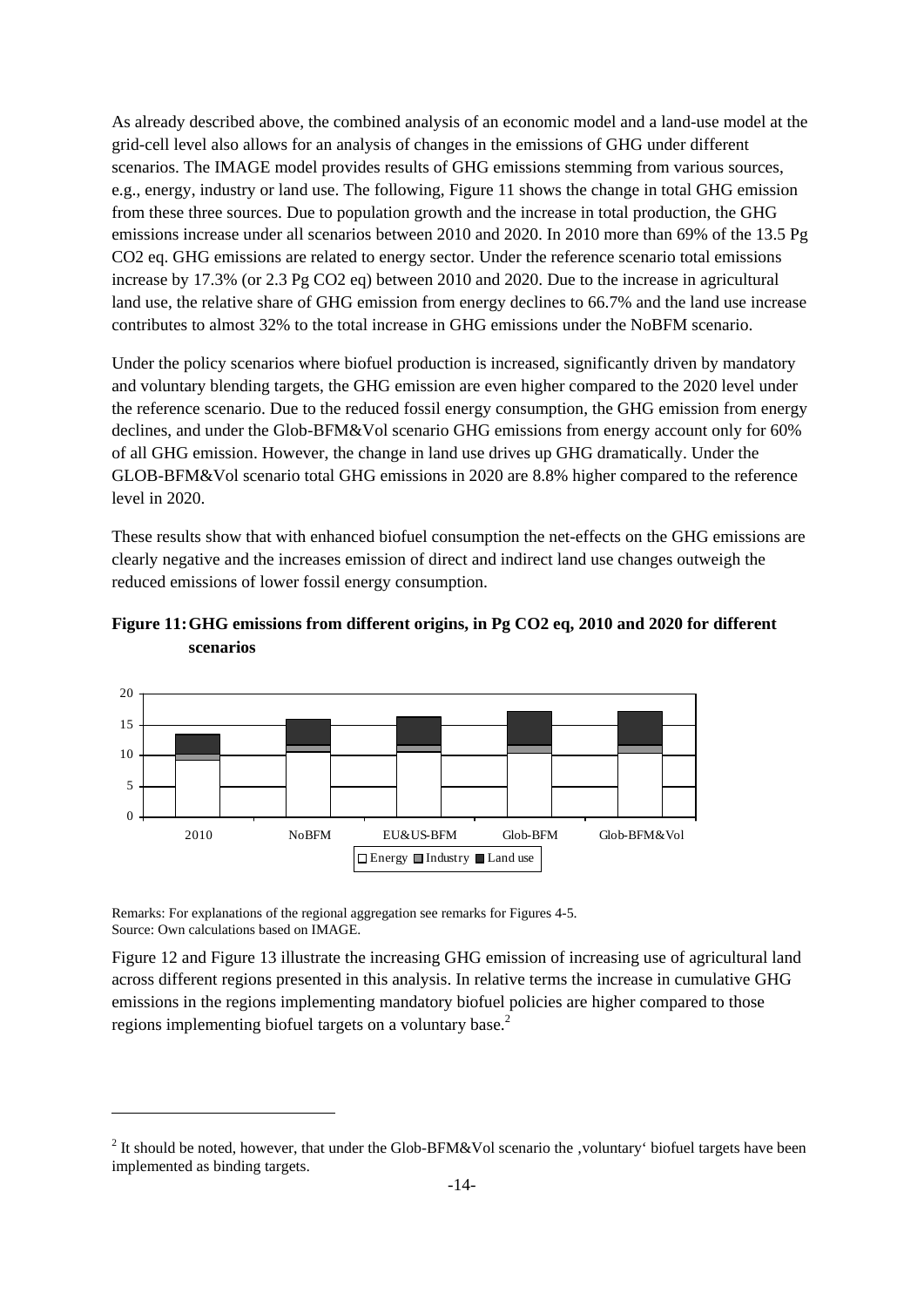#### **Figure 12: Change in cumulative land use GHG emissions, in Pg CO2 eq, 2020 relative to NoBFM scenario**



Remarks: For explanations of the regional aggregation see remarks for Figures 4-5.

Source: Own calculations based on IMAGE.

Due to the fact that agricultural production in the NoBioF-Reg is required to fullfil the blending targets with mandatory biofuel policies in those regions, cumulative land use GHG emissions are also increasing in this part of the world. The intensification of land use in the EU and the US contributes also to the significant relative change in GHG emissions, see Figure 13.

#### **Figure 13: Change in cumulative land use GHG emissions, in %, 2020 relative to NoBFM scenario**



Remarks: For explanations of the regional aggregation see remarks for Figures 4-5. Source: Own calculations based on IMAGE.

## **4 Conclusions**

This paper shows the consequences of enhanced biofuel production in those regions and countries of the world which have implemented biofuel policies in terms of voluntary and mandatory blending targets of transportation fuels. The chosen quantitative modeling approach is a based economic and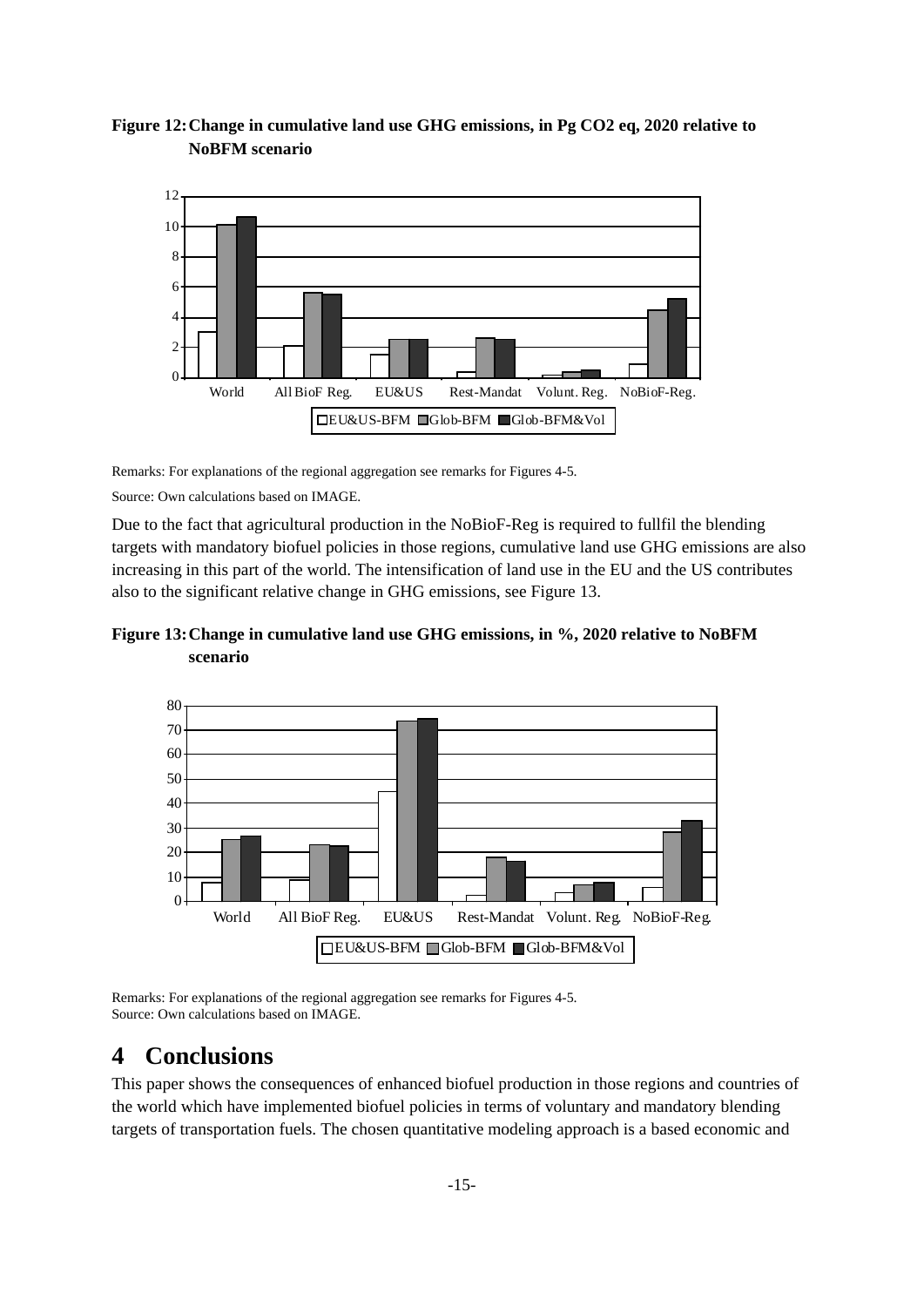bio-physical analysis with a combination of the multi-sectoral economic LEITAP and the spatial biophysical land use model IMAGE.

The simulation results of the combined model show that biofuel policies have a pronounced impact on the markets for grains, oilseeds and sugar, but a rather limited impact on the production level of aggregated primary agricultural output. At the global level, the EU and US biofuel policies contribute to the increasing demand for biofuel crops. But other countries, such as Brazil, Canada, India, Thailand, Philippines and South Africa, that also introduced mandatory biofuel targets contribute to an even higher extent to increasing world prices for agricultural products driven by food use for fuel.

With increasing agricultural output total agricultural area is projected to increase by 5%, while production of biofuel crops increases by around 19% indicating a more intensive production of biofuel crops at the global level. Even the strong increase in crop production in countries implementing biofuel policies exceeds domestic supply, and the imports of these biofuel crops from other parts of the world which do not implement biofuel policies are projected to increase significantly. The results presented here clearly indicate that biofuel policies around the globe contribute to increasing food prices and increasing GHG emissions.

The analysis shows that apart from direct effects of an enhanced demand for bioenergy on production and land use, the indirect effects of biofuel policies dominates. Additional production of biofuel crops within and outside countries with voluntary and mandatory biofuel policies leads to strong indirect land use changes and associated GHG emissions which are only partly compensated by slightly reduced GHG emissions from (fossil) energy production.

With multinational biofuel policies at global level agricultural trade significantly increases. Especially for those products which are processed to biodiesel and ethanol, which are cereals, oilseeds and sugar. With biofuel policies in place North and South American biofuel crop exports more than doubles between 2010 and 2020. Therefore, biofuel crops from Brazil and both Americas significantly contribute to the growing demand of biofuel around the world and 'Biofuel do Brazil?' should be recalled by 'Biofuel do America'!

## **5 References**

- AGMEMOD Partnership (eds. Bartova L and M'barek R) (2008) Impact Analysis of CAP Reform on the Main Agricultural Commodities. Report III AGMEMOD - Model Description, European Commission, Directorate-General Joint Research Centre, Institute for Prospective Technological Studies. Seville (Spain).
- Alcamo J (ed.) (1994) IMAGE 2.0: integrated modelling of global climate change. Water, Air and Soil Pollution  $76(1-2)$ .
- Alcamo J, R Leemans, and E Kreileman (ed.) (1999) Global change scenarios of the 21st century. Results from the IMAGE 2.1 model. London, UK.
- Al-Riffai P, Dimaranan B, Laborde D (2010) Global Trade and Environmental Impact Study of the EU Biofuels Mandate, ATLASS Consortium Final Report.
- Banse M, van Meijl H, Tabeau A, Woltjer G (2008) Will EU Biofuel Policies Affect Global Agricultural Markets? European Review of Agricultural Economics, 35(2):117–141.
- Burniaux J M, Truong TP (2002) GTAP-E: an Energy–Environmental Version of the GTAP model, GTAP Technical Paper, No. 16. Revised Version. Center for Global Trade Analysis, Purdue University.
- Dehue B, Hettinga W (2008) Land Use Requirements of Different EU Biofuel Scenarios in 2020, Ecofys 2008.